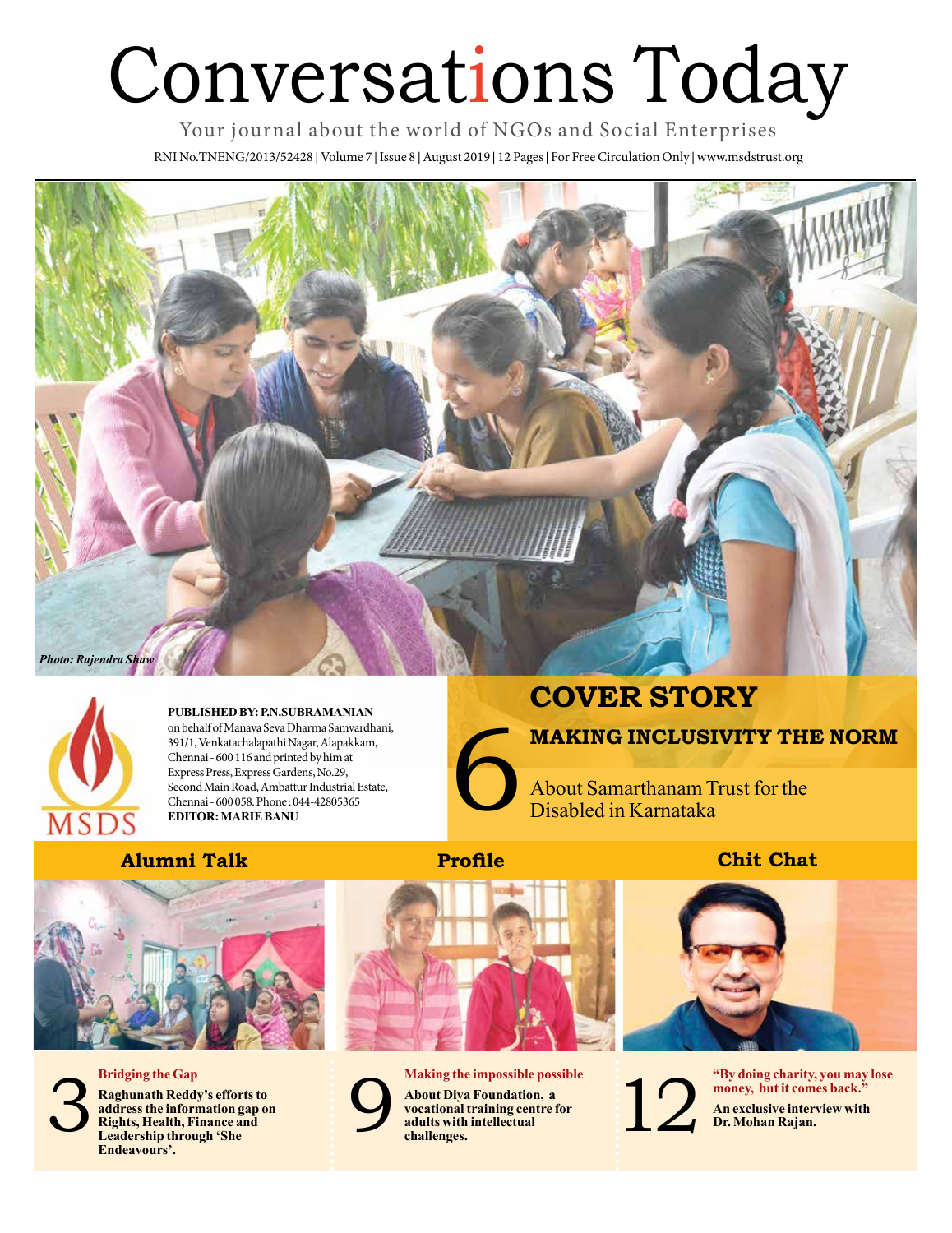## **FROM THE EDITOR**

**Dear Reader,**

As we celebrate the National Sports Day on 29th August, let us discuss about Sports.

Education and sports should be given equal priority in schools and colleges. This is because sports play a great role in maintaining health and fitness, improving concentration levels as well as cultivating social and communication skills. By playing sports, one develops high confidence levels and gains discipline and team spirit. It also helps in character building and inculcating good values.

The growing academic pressure leads to high level of stress among students. Indulging in sports or games for at least an hour everyday gives children the much needed break and helps them rejuvenate. It is a good way to combat stress and anxiety which is a growing problem among students these days.

While sport has value in everyone's life, it is even more important for persons with disability as they often face stigma and discrimination in many societies. They are generally excluded from education, employment and community life thereby deprived of opportunities that are essential for their social development, health and wellbeing.

The UN Convention on the Rights of Persons with Disabilities is the first legally binding international instrument to address the rights of persons with disabilities and sport. Article 30 of the Convention addresses both mainstream and disability-specific sport and stipulates that "States Parties shall take appropriate measures to encourage and promote the participation, to the fullest extent possible, of persons with disabilities in mainstream sporting activities at all levels"

Sport changes the persons with disability in an equally profound way by empowering them to realize their potential and advocate for change in society. It teaches them to communicate effectively as well as learn the significance of teamwork and cooperation. It also develops greater independence by making them physically and mentally stronger.

Today, there are several sports activities that are organised at national and international levels and the number of persons with disabilities involved in such activities are on the rise. It is reported that 93% of women with disabilities are not involved in sport and women comprise only onethird of athletes with disabilities in international competitions. By providing women with disabilities the opportunity to compete and demonstrate their physical ability, sport can help to reduce gender stereotypes and negative perceptions associated with women with disabilities.

Our cover story talks about Cricket Association for the Blind in India, the sports wing of Samarthanam and affiliated to World Blind Cricket Ltd. The motive behind organizing Cricket for the Blind is to provide the players with a platform to showcase hidden talent.

Read and get inspired!

**¬Marie Banu**



## **THE POWER OF CHOICE**

*"Be miserable. Or motivate yourself. Whatever has to be done, it's always your choice." – Wayne Dyer*



We know we can exercise our choice, yet get trapped in our automatic reactions to events. Despite our intention to change we fail to bring forth the power of choice. What we need is a bridge to cross from where we are, a place of choicelessness to a place of choice, or empowerment.

The bridge is made up of three lens; **1. Realistic Optimism**

Using this lens requires asking yourself two simple questions when you experience that you are reacting. The first one is "What are the facts in this situation?" The second is, "What's the story I'm telling myself about those facts?"

#### **2. Reverse Lens**

This lens requires viewing the world through

the lens of the person who "caused" the reaction in you. It doesn't mean sacrificing your own point of view but rather widening your perspective.

With the reverse lens, you ask yourself, "What is this person feeling, and in what ways does that make sense?" Or put more starkly: "Where's my responsibility in all this?"

#### **3. Long Lens**

When your current circumstances are beyond the first and second lens, the long lens provides a way of looking beyond the present to imagine a better future. Begin with this question: "Regardless of how I feel about what's happening right now, how can I grow and learn from this experience?

#### *Yours Energetically*

*Ms. Bhuvaneshwari Ravi is trainer, facilitator and coach of the Positive Energy (PE) program. She is a spiritual seeker with a vision of transforming her own energy state from surviving to being. In this journey she has gathered deep insights and is continuously working towards creating a pathway for more seekers. With years of exposure to spiritual practices like yoga, reiki, and personal development interventions like coaching, she is working in the Organization Development and Leadership Development space.* 

*She can be contacted at bhuvaneshwari@teamthink.co.in for arranging Positive Energy training and Coaching sessions.*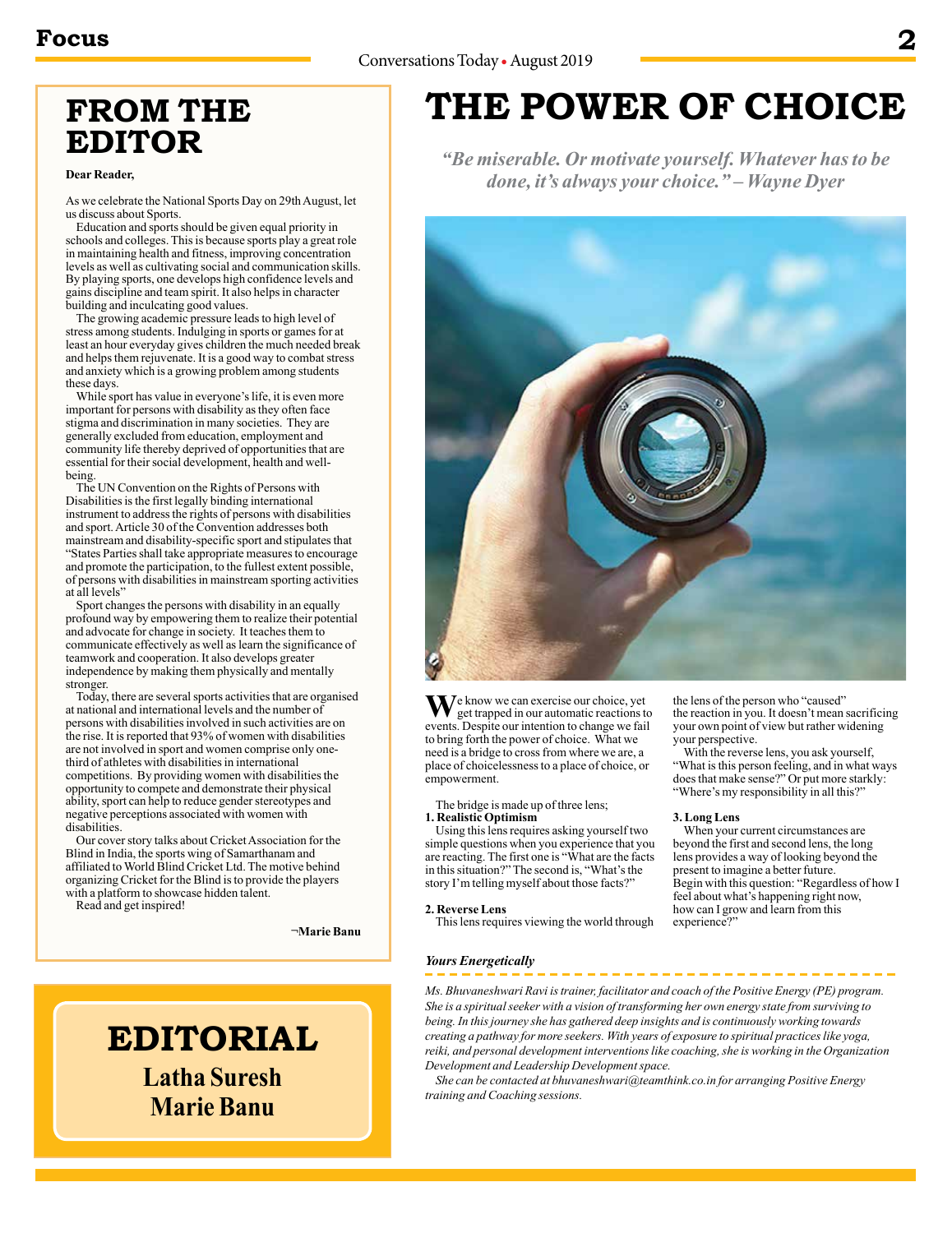# **Bridging the Gap**

**R**aghunath Reddy is the founder of<br>
"She Endeavours", an organization that addresses the information gap on Rights, Health, Finance and Leadership, by grooming grassroots level change agents and local leaders who are armed with information and resources that can be spread among those (especially women) who are still living in the depths of obscurity. Since his student days, Raghunath has been involved in youth leadership organizations such as the National Service Scheme (NSS), AISEC and the Association of Leadership Development (LDA). When asked to give a brief recounting of his early years, this CSIM alumnus says, "I come from a financially strapped family in South India. We lived in a tiny, drought ridden village, with one primary school. Though not literate, my parents tried their hardest to send my three sisters and me to school. However, since the next English medium school was in a different town and sending girls so far away to study was considered taboo, I got the unique privilege, as the male kid, to go there, while my sisters continued their education at the Telugu medium school, just five kilometres away from home. For almost a decade, my family was in dire poverty. While my sisters didn't get even three square meals a day, I was encouraged to stay in a hostel so that I would not be deprived of food. I would go to my relatives' home during the holidays too. My sisters, on the other hand, endured untold hardships back home. They would go to the fields to work all day every day." Raghunath observed that his sisters had no awareness about the world outside their village. They didn't know about education opportunities, physical and mental health, digital literacy or employment opportunities. He decided that he would study hard and educate himself on all of these wideranging topics.

Riding on the constant support of a loving family that would go to any stretch to give him good education, Raghunath came out a district topper in High School. He passed his Bachelors in Technology with Distinction, on a Merit Scholarship provided by the State Government of Andhra Pradesh. He further pursued Post Graduate Diploma in Construction Project Management. During his Diploma, apart from the academic assignments, Raghunath grabbed an opportunity to work with Tata Housing Development Company. Says he, "This gave me deep exposure in planning, primary and secondary management functions with a significant insight into business management perspectives. Having faced severe financial hardships all along, I believed in the importance of creating opportunities for myself and fighting any odds with sheer perseverance and diligence."



"Since childhood I have seen my mother and three sisters facing problems simply due to a lack of information. This inspired me to do something for all girls and women; to be the support they can rely on. In 2017 I started brainstorming on this with my mentors and friends. I was keen on publishing stories of women who had overcome extraordinary challenges. I knew I wanted to work on Gender Equality and also that I wanted this venture to be the voice of women. So I presented the idea to my mentor, Ms. Aruna. She came up with a name for it, and that is how 'She Endeavours' came into being." He says, adding that, "In the initial days of setting up She Endeavours I came across the story of Rehmath, an illiterate rural woman who helped her co-sister come out of a cycle of domestic abuse by simply plying her with necessary legal information. It left me amazed at the scope and potential of women armed with a little information and awareness! Gradually what started out as a collection of stories on inspirational women, developed into a huge resource for women's welfare.

She Endeavours today conducts workshops on Gender Sensitivity, Entrepreneurship, Digital Literacy and Cyber Security. The CEO Connect Program serves as a platform for budding women entrepreneurs to connect with accomplished leaders for mentoring and incubating their ideas

*"Professor K.L. Shrivastava of CSIM helped me in developing the strategy for She Endeavors. Twice a week I would meet with him and take his guidance."*

into viable products. Their website contains important information on women's rights, legal/social/educational services, and their social media is filled with awareness messaging. "We are also working on developing serious games using VR technology to address mental health related problems," adds Raghunath eagerly.

Initially, seeing his struggles in setting up the organization, Raghunath's mentor Ms. Aruna suggested he join CSIM's Certificate on Social Entrepreneurship course. He says, "CSIM provide me with knowledge of law, fund development, social research, social marketing and management tools such as project management, finance, human resource management and accountability. The synergy in the class was amazing. We had the opportunity to meet social leaders and learn from their experience. Professor K.L. Shrivastava helped me in developing the strategy for She Endeavors. Twice a week I would meet with him and take his guidance"

Today, with a flourishing corporate

career, Raghunath is more than well equipped to handle the challenges of his thriving NGO. Has his career helped his passion in some way, we ask. Pat comes the reply, "Yes, corporate sector experience and skills helped me in establishing the process of certain operations in the organization. Defining timelines and targets improve the productivity of the human resources and the organization on the whole. These organizational skills, which I implemented in She Endeavors to good effect, come from my working in the corporate sector."

Raghunath juggles his twin pursuits with a rare sense of balance. "I dedicate two hours on weekdays and four to six hours on weekends to She Endeavors. For most of the tasks I use digital tools, which saves time in the management. Volunteer management is the key," says he.

"My vision is to see that in our country, women do not miss out on anything due to a lack of information; that they are no longer the 'weaker' section of the society; that they are financially independent, are treated equal to their counterparts and get equal opportunities to learn and exhibit their skills. She Endeavours will continue to instill financial independence, open up equal learning opportunities, access to information and firmly stand by the rights of every woman."

**—Archanaa Ramesh**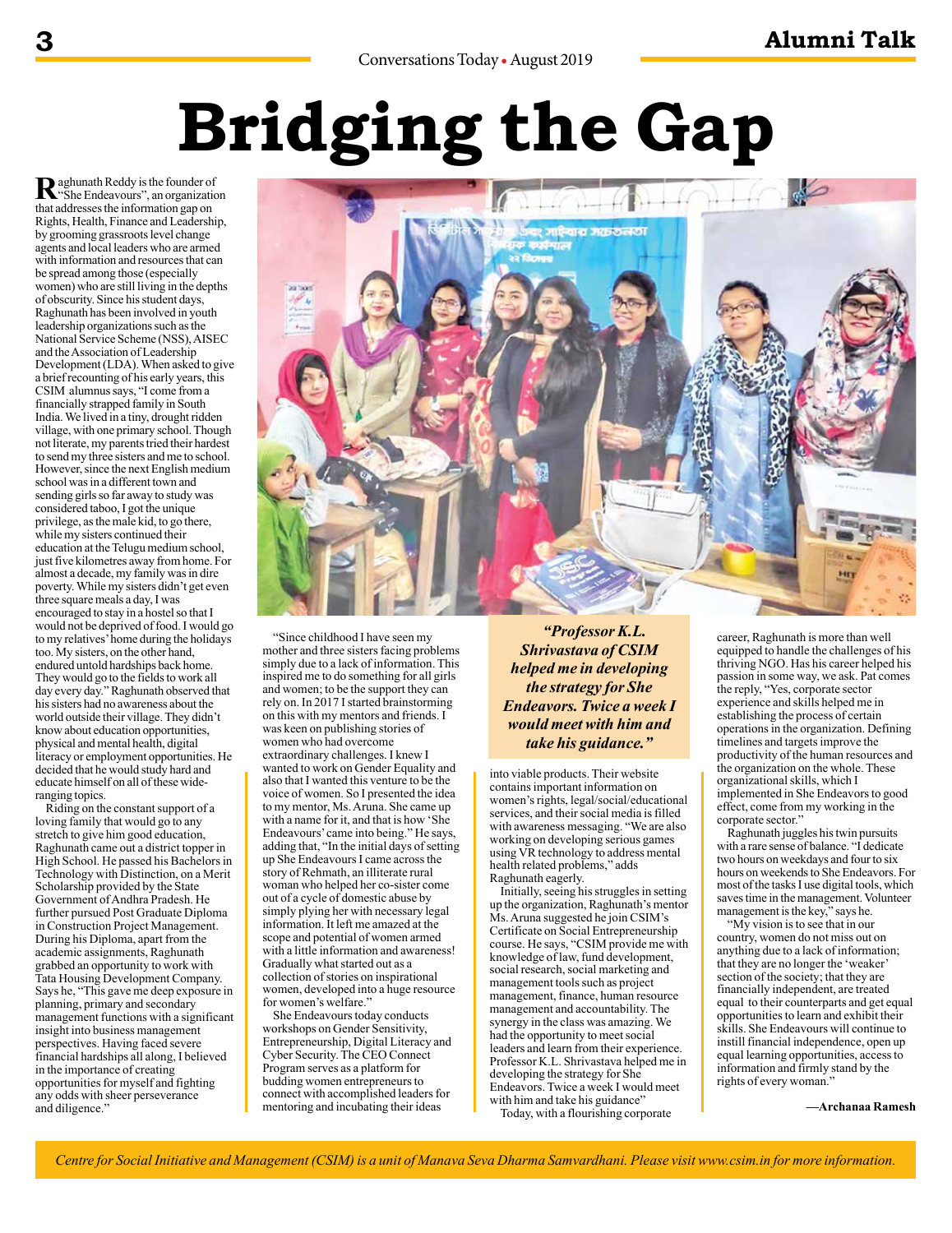# **Leader & Leadership Matters…**

*17. Structure and Context : Tech-savvy Leadership efficiency*



*Meaning of being structured in leadership: The Leader is organized and systematic while at work; and understands the significance of context, place, and time in all his/ her transactions while at work. (LOI, www. discoverself.com ). It is a construct or arrange according to a plan; give a pattern or organization to. Tech-Savvy is possessing a collection of technology and tech-related skills that act as a platform on which efficiencies are built (www. solutions21.com )*

One of the major requirement in<br>Leadership competency of the<br>sympatics is the ability to be Tash st current era is the ability to be Tech savvy. The binding factor for the previously discussed attributes in Leadership orientation is structure and context sensitivity. In the digital world there have been huge contributions from the technology arena to support people in being structured and organized and thereby enabling higher level of efficiency. To understand the role of technology as well as the benefits of being tech savvy for a Leader, I approached Shri Prathaap Bhimasena Rao (PhD), a technocrat as well as management person who has been most adept in using tools and technology in his corporate as well as entrepreneurial ventures. Having over thirteen certifications with him he has myriad experiences in being an Entrepreneur, Strategist, Methodology and Framework architect, Consultant, Compliance management. An avid learner and technocrat, with Masters in Statistics, he plays numbers with ease and precision.

#### *Thank you Prathaap for giving me the time to share your thoughts. You have been in positions of leadership and led teams, what does 'being structured' mean to you?*

The way I see being systematic is the ability to understand when to do what, the clarity on what things I can do now vs later and how clear am I with my priorities. This can be seen from long term and short term. If I am clear of the path few decades ahead, I can come back and know what is to be done now for that path ahead. Typically people connect to task and activities as being structured. But I believe structure needs to be from a larger vision and mission point of view. We have to break the long term into smaller capsules of things to be done based on the vision, mission, goals framework and each goal will have lot of activities, plans and tasks. If I can structure the way I want to achieve my larger goals, short term and long term, then the way I will put my discipline and structure my tasks will be better.

As a leader if I am able to structure everything from a larger perspective and then make sure my smaller granular activities are able to happen, my discipline is in place. When the team comes with tasks to do, the leader must be able to fit each of them into the larger holistic picture and clearly articulate it, also knowing where the isolated activities fit in. otherwise, the leader thinks they are busy all the time but not able align the actions.

*We are trying to understand the tools and technology that are available today that will help a Leader to be structured and more context relevant in decisions. Can you throw some light on that and its benefits and issues?* 

There are many tools available. Most commonly used tools like Gantt chart, project planning, goal trackers, CRM for customer connect, mobile apps and to do list management, and so on. As a leader, the challenge is to know what works for them and their team and which tool fits and what does not fit in. For example, there are many tools in the garage. As a mechanic I need to know what I have to use for what purpose and how. I can't use a spanner where I have to use a screw driver. There is no dearth for appropriate tools. Each one has a merit and a demerit. Technology is an enabler. It cannot do things for you.

For example a leader can have to do list as a recorder on the phone or a checklist that you can write and keep in your pocket. There is no one way. A Gantt chart will give a lot more extensive deep dive into resources, timelines, and work flow for better project planning. There are also war rooms where it is a walkthrough for the activities and the entire team will have a visual clarity on what needs to be done when with a flow chart. The roles and responsibilities can be connected better and efficiency is ensured due to clarity. In the digital world, creation of tools for planning connect all my senses – visual, auditory, logical, aesthetic, kinesthetic and therefore there is a better way of ensuring things will be done.

*Prathaap, you have been one of the youngest Vice Presidents of large MNCs like HP and Hewitt. You have also served various corporations successfully in several leadership roles at a very young age. Can you share any experience from the corporate?* 

When I worked in HP, our team consisted of 550 people spread over nearly 22 countries each one in different time zones – most of the time it is virtual connect meetings and calendar will be blocked based on the availability. The biggest challenge for the leader was to know which time zone who is there and what is appropriate for each of them. The leader had to juggle various other constraints. If people are not available at the appropriate time, the Leader may also assume the team members are not serious or not efficient. The tool when used will have several features like add on calendars, time zone features and so on. The team will have varied people in different ages and gender. The leader will have to take care of those too while fixing virtual meetings using the tool. Understanding the context is very important for the Leader while being structured. Structure and context go hand in hand. The other things that impact structure are diversity, inclusiveness, cross-border issues, virtual vs face to face issues, each of these are constraints when it comes to an organization. But if it is a smaller set up sometimes people assume these tools are not necessary.

Actually smaller the team more and better is the connection.

In HP one of my projects was to have a direct impact on the bottom line of almost a billion dollar. HP being 128 billion dollar and 3.8 lakh people, the scope to save a huge sum was not easy. That is where the structure and methodology really helped. We had to create a method called unified process improvement method UPIM. This was a common language that was needed to be in across HP which could enable all to work and focus in a one single way like the jargons, template, and the frameworks and so on. It was 'one HP way' which made a huge difference to the organization with my dream target of saving of 1.2 billion with 2200 projects that ran with nearly 7000 people. This was a disciplined way. A number of sub – tools were used to consolidate the practices that were followed in each country. The biggest challenge was with people committed to their way of doing. If I am a Leader I have to learn to show each of them how their work is done only in a different format without losing their outputs.

*Prathaap, you know that the Gen Y and Z are more tech savvy as team members while some of the Leaders who may be Gen X face struggles in using tools and technology. Can we talk about the challenges and issues along with the beliefs that Leaders have that limits them?* 

The unwillingness to learn and technology phobia inhibits a number of people in exploring the tools and its usages. Adaption to any new technology is a mindset. It's a belief and the fear of handling it and what will go wrong is the biggest hurdle people should cross. Most people in social sector are working on less resources and so they don't want problems if the tool breaks down. People have made technology as simple and as user friendly as possible while developing the tools. The user interface and user experience has to be simple enough for even a child to use it. The complexity of the game may be high, yet a child is able to get it. That is because a child is fine to fail and learn again. That orientation is the missing link in the adults. Some of the beliefs Leaders hold that makes them not use the tools could be –

- I have only a small team so I don't need any tool and I can manage all tasks myself
- These tools are cumbersome in usage and I have to learn a lot which will only take away more time and so I will do it my own way which has worked for me so far
- Easiest is to write in papers and I can work straight from my mind
- Technology is complicated and I cannot understand these tools easily
- If I use technology others will think I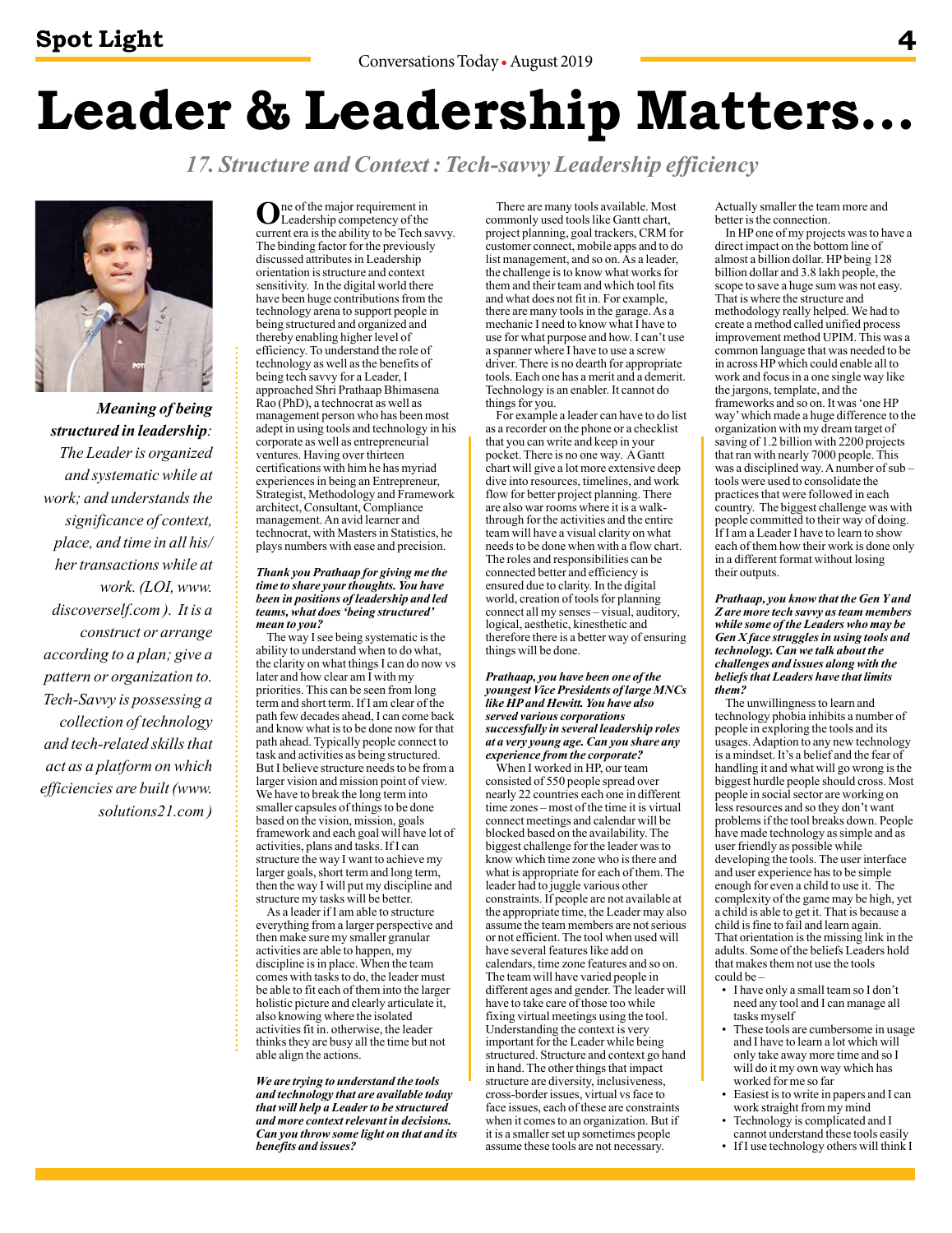#### Conversations Today • August 2019

am trying to show off and stuck to new age gimmicks

- If I use technology even for small things, I will become inefficient in using my brain
- I have never been tech savvy and I cannot connect with people who use technology for everyday living
- I am previous generation and I cannot connect to the technology of Gen Y and Z.
- People fear technology make all transactions impersonal. No, it is all specific, customized, personalized interventions. For example LinkedIn connects to people. Technology in the current times are highly sensitive and it can help develop templates that can be easily and quickly modified to suit the purpose.
- The understanding of structure limited to orderliness is itself an inhibiting factor. Structure should help one to retrieve and identify information faster. It is also called organized chaos. The people may seem unorganized but they will be systematic in getting things done.

The essence of quality is doing the right thing when nobody is watching. When there is no appropriate structure and discipline we don't get the best quality and not able to repeat and re-produce fast. The questions are –

- Am I adding value?
- Am I innovative?
- Am I able to repeat and re-produce?

#### *Speaking about structure and orderliness how does it fit in Research and Innovation?*

There is a popular belief that if I am creative and innovative I cannot be bound by structure. There is a belief that lot of structure will not allow my thinking and creativity to happen. Actually in research, there is a structure of how to research and create and innovate. There are a number of methodologies – like Triz – Theory of inventive problem solving. Anything I create can it be repeated, managed and enable others to do it. (Triz is a problemsolving philosophy based on logic, data

and research, rather than on intuition. It draws on the past knowledge and ingenuity to speed up creative problem solving for project teams). This is a structure. When I want my team to add value and innovate and be creative in many ways, I as a Leader also need a structure. Even lean six sigma as a methodology is a structured way of problem solving. There is a framework and it is actually fluid. The software industry is now adopting agile technology. When the customer comes with certain changes in the last minute, the ability to adapt and make the necessary changes within the framework is agile. If the structure does not allow any changes and adaptations, it is an issue. Agile is a framework, a technology, a tool. This can be used across sectors and teams. A leader has to know what is appropriate and when it has to be used. Even like project management, PDCA, foundation of ISO, and so on are all different discipline methodologies and tools present which puts a structure to the thoughts and a process to actions undertaken.

Social organizations to collect research data may follow CUIKA, (Collect data, make it Usable, data should have Integrity and both giver and receiver should have Knowledge of that data, finally data should be Actionable). Integrity will be measured by ROAR-Reliable, Objective, Accurate, Relevant. This is a paper pen model structuring data collection. But this will also bring process systemization too. Once the data is collected, the analysis has several tools, from excel to SPSS to JMP to many others that can be used.

*Prathap's life has been one that is filled with immense learning, experience & exposure. He went to win the 'Best Cadet of Indian Air Force', under the National Cadet Corps and represented his country globally at a very young age. Tell me, since when are you so structured? What difference structure plays in military and civilian space? You have seen both.* 

I learnt structure through scouts and guides. My grandfather was a living embodiment of effectiveness and

discipline going together. From ironed clothes to how you present yourself to what is spoken to what is not … I was very rugged and rough as a young boy in the way I was communicating with people but over a period of time a lot of things were learnt. Structure and context sensitivity in communication is critical. How we communicate with least voice and most understood by the others also depends on structure.

Why discipline and structure is highly required in armed forces or defense is because your life is at stake. You cannot have things that can threaten you, others and Nation. You cannot afford to have things not in order. The sense of direction, clarity on why we have to do what we want to do and when, the time factor are very critical. So discipline, structure, order, hierarchy are important and have to be followed. There are no reminders, alarms to follow the routine set of things that are uncompromised. The sequence is very well planned for.

In a civilian life, these are not believed to be similarly critical. So the attitude of " its ok", fine and "chalta hai," if not today- I can do it tomorrow' have come in. But the truth is, we don't know if we have a tomorrow and if we will be alive. But, interestingly education and structure have gone together and all are taught structure during student days. The school curriculum and timelines are all planned. But as soon as they get into the mode of not having this structure and find the freedom they don't want to be abiding on the all things that held them and they completely slacken.

*Prathaap embarked also on his entrepreneurial journey. He has been serial entrepreneur, and his social venture PotHoleRaja® -Pothole Management initiative with a vision "To Make Indian Roads Pothole Free and fix any pothole within 3-5 days for safer commute" has catapulted him to a whole new realm altogether. He has been a key note speaker a TEDx speaker sharing his journey of PotHoleRaja® social venture. Being an entrepreneur, how has being tech savvy helped you?* 

The structure and discipline are the

**Contact Persons:** 

## **5 Spot Light**

same whether I am an entrepreneur or an employee. But entrepreneurs put a constraint that they cannot use the business tools, have no metric to monitor or the number of people are not sufficient to collect data and monitor and so on. There are a lot of tools for entrepreneurs, small ERPs which enables them. Eg: Tally for finance management, Zoho, CRM, book keeping matrix and so on. There are some intranet management for smaller set ups like BITRIX24. There are tools that are available for large as well as small organizations in different versions. I think all my book keeping or financial management, tracking of sales, the tracking of what to do and when to do of business planning, project management have all been through technology. Tracking business cards, keeping in touch, mailing, and social media are all done in few minutes. My decisions are easy with regard to costing and pricing because I get all data of last two years and the graph of how it has moved and the trends. Everything is there in the system and therefore calculations are easy. Even cross verification of information regarding raw material, transport, unloading and loading all add to faster decisions.

While dealing with the Government sector, technology helps in re-planning and knowing the implications easily. Whenever we encounter resistance, data helps in getting the issues to be heard much more easily. Technology also helps in prioritizing and managing uncertainties. One of the easiest way of handling priorities is to have clarity on both long term and short term. Technology and tools will give projections easily.

#### *Well said Prathaap, and thank you for your valuable insights. Can you leave a punchline for our readers?*

Life is a structure of birth and death. The journey in between can be enriched with bit of effort to understand the intricate details, structure with focus and discipline. Technology is a path that can add speed and efficiency.

**—Dr Kalpana Sampath**



**C**entre for Social<br>
Initiative and<br>
(CSIM) is a unit of Manava Initiative and Management Seva Dharma Samvardhani (MSDS). It is a learning centre that promotes the concept of social entrepreneurship.

CSIM offers **training and consultancy to social enterprises** – for-profits and non- profits to facilitate them to apply successful business practices and yet

retain their social mission. It also offers training and hand holding support to prospective social entrepreneurs and enable them to launch their social initiatives.

For more information, please visit our website **www.csim.in**

Ms. **Marie Banu** Director, Chennai @ 9884700029

> Mr. **Ramesh Balasundaram**  Director, Bangalore @ 9845211311

Mr.**K L Srivastava** Director, Hyderabad @91- 9912656112

Dr. **Madhuri. R** Head, Coimbatore, @ 91-9840222559

Dr. **Agyeya Tripathi**  Head - North & NE India @ 91-8058662444

Mr. **Sandeep Mehto,** Head – Hosangabad, @ 91-96696 77054

CSIM also facilitates **Social Accounting and Audit** for social enterprises, CSR projects, and NGOs through Social Audit Network, India (SAN India).

For further information, please contact: Ms.**Latha Suresh**  Director, SAN, India @ 92822 05123. **www.san-india.org**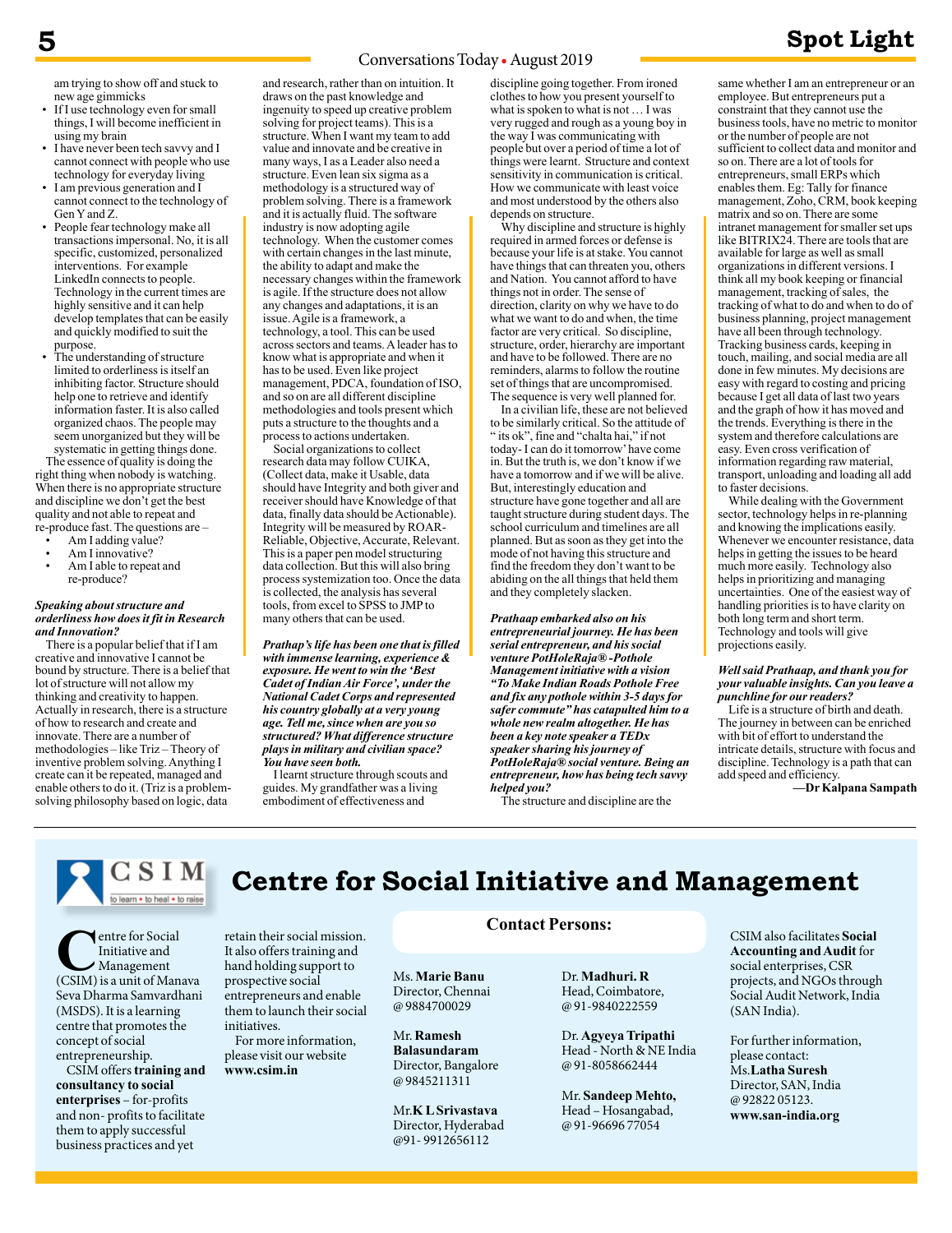**Making Inclusivity the Norm**

The first blind Chartered Accountant,<br>
an IIM graduate, a Padmashree awardee and a National awardee- these are just the beginning of a long list of accomplishments achieved by Samarthanam Trust, one of India's foremost non-profits for persons with disabilities. A CRISIL rated organization, Samarthanam is affiliated to the World Blind Union, has 13 centers across India, one in the US and another in the UK.

A person with disability in only 'disabled' as long as the environment around them caters exclusively to ablebodied people. Our world has still a long way to go in terms of adapting to the needs of its diverse peoples. Organizations like Samarthanam, however, show us the way by enabling highly productive, accomplished individuals with disability to thrive in society.

The Higher Education Programme provides financial support for the differently abled as well as the socioeconomically challenged, helping them to pursue their dreams. Samarthanam is drafting a proposal to introduce CCC - Competitive Coaching Classes to help t he students prepare for competitive exams in the Government, Banking and Insurance Sectors.

#### **Accessible Education**

Samarthanam's "Barrier-Free Residential School" at Bengaluru, Karnataka caters to children with physical disabilities, intellectual disabilities and those from underprivileged backgrounds. Apart from smart classes, audio-visual aids, locomotor aids, assistive devices and arts sessions, the school also has an early intervention programme and a flagship "Guardians of Dream" scholastic awards programme. Samarthanam's upcoming projects at cities like Bengaluru, Mysuru, Ananthapur and Dharwad aim towards

establishing a barrier-free ecosystem with completely accessible infrastructure, with disabilities access education, skill training and residential facilities.

> Inclusivity is at the very core of Samarthanam's work. "An inclusive attitude needs to be inculcated in people from childhood," says Founder Managing Trustee Mahantesh G Kivadasannavar, adding that "It changes how we as a society view disability. It is the first step towards enabling and empowering people with disabilities." A scholar of English literature and History, a cricketing enthusiast, an avid traveler and motivational speaker, Mahantesh leads by example. When he, along with his childhood friend Late Sugur Paramashivaiah Nagesh, started this Trust in 1997, their collective vision was to create a society free from discrimination, where persons with disabilities are



Samarthanam's digital libraries in Bengaluru, Chennai, Guntur and Vishakhapatnam are the first of their kind in India. As of today, their inventory boasts of 5137 audio books, 4121 Braille books, 1867 PDF books and 128 books in ePUB format. Alongside the digital library, Samarthanam operates a public library and a mobile library for bookloving children and adults.

The Trust also operates 13 Skilling Centres across India including Bangalore, Ballari, Gadag, Dharwad, Belagavi, Anantapur, Guntur, Delhi, Chennai, Mumbai, Hyderabad, Pune and Kochi. Of the 3580 candidates trained so far, the Trust has had a 64% placement rate. Samarthanam plans to expand its reach to North Eastern states and raise awareness on the skill-development programmes for the disabled.

"Disability is only for those who do not

believe in themselves," says technology advocate Siraveni Bhaskar. Though orthopedically impaired since birth, Bhasker enrolled at Samarthanam after a brief demo on the training module. With the help of Hyderabad LRC skilling programme he secured an internship in a photography business. Being an industrious and hard-working intern, Bhasker proved to be a great assistant and also helped two of his friends from Samarthanam enroll as interns. "Samarthanam helped me become who I am today. I need to give back to the society the same encouragement I received from Samarthanam," says Bhasker.

#### **Breaking the 'access' glass ceiling**

contributing members, living with dignity and respect. The Trust is today fulfilling that promise through its wide-ranging services that create a positive impact on every aspect of an individual's growth- educational, economic, social and cultural.

Employee welfare is pivotal and services like health check-ups, eye and dental camps, yoga sessions, health awareness programmes, blood donation and health insurance schemes focus on the wellbeing of the team. The campus premises is completely accessible, providing a comfortable working atmosphere to its differently abled employees who constitute 34% of Samarthanam employees.

Technology is one of the great enablers of these times. "I am certain that the assistive technology will hugely benefit people with disabilities and bring about tremendous positive impact with increased access to assistive services, higher chances of education and employment while reducing healthcare costs, offering opportunities for improved decision making and socioeconomic benefits," says Mahantesh.

#### **Excellence in Sports**

Promoting sports and cricket for the blind have been the founding principles of

the organization. Samarthanam students actively participate in a variety of sports and to use the medium of sports to unleash their potential. Prema, a 14-year old student of Samarthanam ID School used to be a restless kid, unable to focus on any one activity for more than a few minutes. She started regular physical activity and eventually rose to being a sports-star. Her concentration levels greatly improved. Today, Prema's parents are proud of her progress. "Learning new languages, traveling and meeting new people has become part of her routine," says Prema's mother.

An ultra-marathon was organized by Samarthanam Trust in which five visually impaired athletes took part. The athletes completed a 155 km run, from Mysuru to Bengaluru, which in itself is a magnificent feat.

Cricket Association for Blind in India (CABI), the sports arm of Samarthanam, is the apex body governing cricket for blind in India and is affiliated to World Blind Cricket Ltd (WBC). CABI has been organizing cricket tours and tournaments since 2010 and working on blind cricket awareness. The fifth ODI World Cup Blind Cricket Championship 2018, was played in UAE and Pakistan, where India beat Pakistan in the finals. The IndusInd Bank Blind Cricket Conclave was held in New Delhi to present the future of blind cricket. More than 150 representatives from various organizations and 80

IndusInd Bilateral cket Series for the Blind 2018

cricketers participated in the meeting. The inaugural edition of the Nagesh Trophy, named in honor of Late SP Nagesh, Founder of Samarthanam was held at Eden Gardens on February 10, 2019. The Indian Blind Cricket team is the only team to win all the International Championship formats. Blind Cricket has produced marvels like Shekhar Naik, former Captain of Indian Blind Cricket team, who was awarded the Padma Shree and Prakash Jayaramaiah, Vice Captain of Indian Blind Cricket team who received the National Award for the Best Sportsperson with Disability.

**Building blocks to illustrious careers** "Parisara" the dry and e-waste waste management programme, provides employment opportunities to persons with disabilities. Through its Wellbeing out of Waste (WOW) initiative, Samarthanam Trust reaches out to 35 wards in Bangalore and has recycled around 2.6 lakh tones of dry waste since the project's inception.

"Sunadha" comprises a group of artists with disabilities who perform on various state, national and international platforms. Garnering acclaim, the troupe travels to various countries, delivers performances and promotes inclusivity in the field of classic Indian arts. Veerabhadra joined Sunadha in 2012. This offered him an opportunity to identify himself as a disabled artist. He underwent a threemonth soft-skills and computer training

course to improve his chances of employability. He is also the music teacher at Samarthanam where he helps out primary school students learn music.

A shelter for women in distress under the project "Swadhara", a working women's hostel in Bengaluru, supported by the Karnataka government's meal scheme "Vidyaprasad", both provide safe spaces for women who have undergone a plethora of challenges.

Kusuma, a visually challenged accountant hailing from an impoverished family in Kanagpura, beat several odds to get the job of her dreams. She lost her father early and was forced to give up a hard-earned job at an FMCG company. Chancing upon an advertisement in "Prajavani" a local Kannada daily, she learnt about Samarthanam's six-month LRC/Nasscom training programme. She joined the programme in 2018, where she received training in spoken English, computer skills and e-commerce, among other things. Her hard work and dedication finally paid off in January of 2019, as she landed a job at Accenture through the Samarthanam Placement Cell. Apart from her day-job, she also pursues her passion for writing by regularly expressing her thoughts on Prajavani. She hopes to be a chartered accountant in the years to come.

**Every disabled person is employable** Samarthanam provides a disabledfriendly working environment for all staff.

Samarthanam, draws a large number of volunteers from corporate and educational institutions as well as individuals. Its diverse initiatives garner a massive volunteering crowd from corporates who look forward to contributing to the society as part of their CSR.

Acknowledging Samarthanam's efforts towards building an inclusive society, the organization was honored with National Award thrice, CNBC TV18 India Business Leader Award, CavinKare Ability Award for Eminence, NASSCOM Social Innovation award, NDTV Spirit of Sports Award, Aryabhata International Award and many more. Samarthanam is one of the few non-profit organizations to receive Special UN Consultative Status in 2015.

By the year 2020, Samarthanam Trust expects to support 100,000 people with disabilities, a massive number by any measure.

**—Archanaa Ramesh**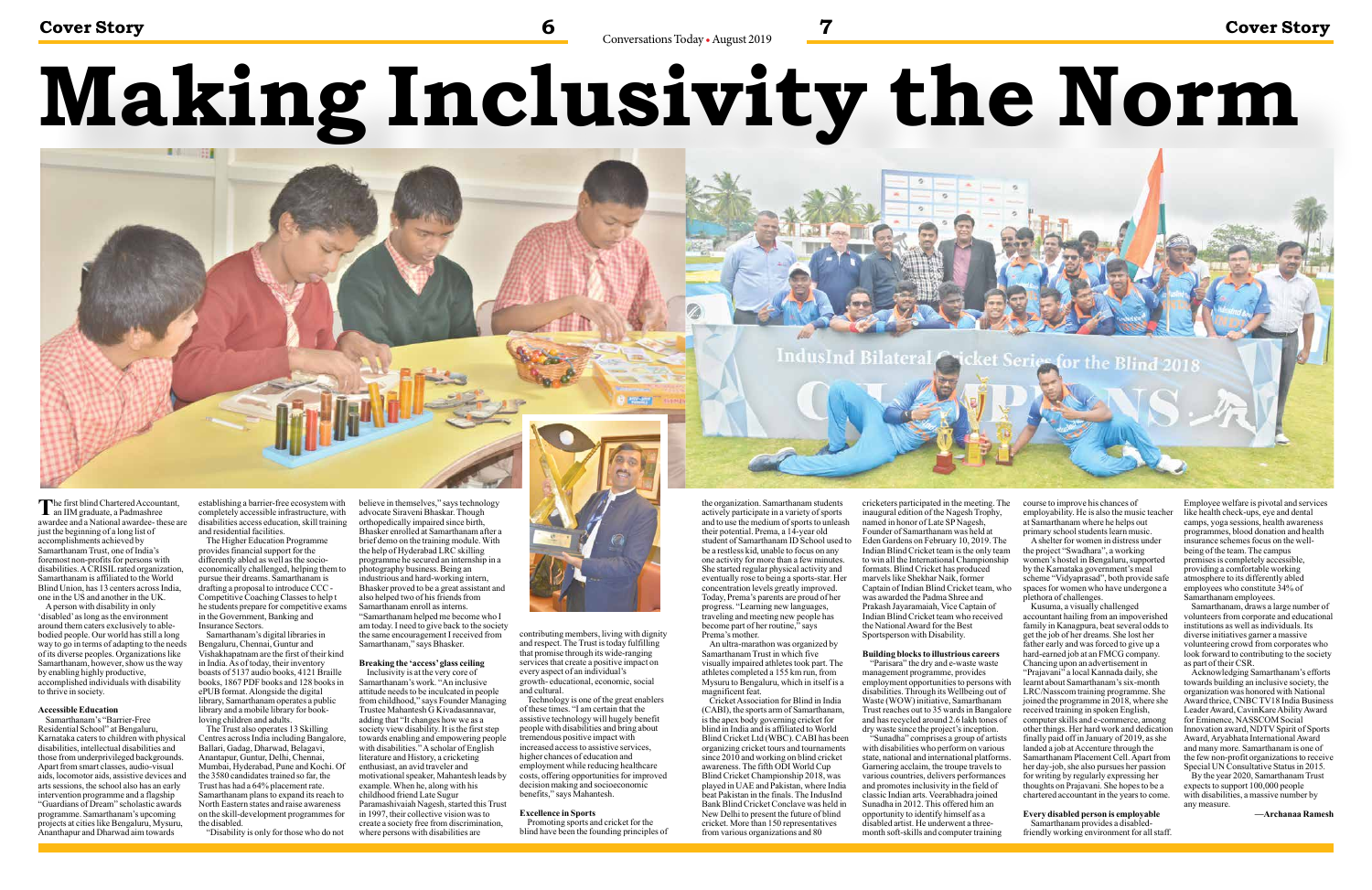# **Changemakers 8**<br> **8** Conversations Today • August 2019

# **A fresh shot at life, after jail**

*How a cup of coffee can give youth offenders a chance to get their lives on the right track.*



**T**he smell of coffee wafts through the air as Humam serves his first customers of the day. For them, this is just their morning cup of coffee, but for Humam this cup of coffee is a chance for a new beginning.

Humam's voice is soft but his words are thoughtful. He occasionally giggles as he tells his story and it's hard to imagine that this 18-year-old has served a two-year jail sentence.

It was in a youth prison in Kutoarajo, Central Java where Humam met Dian Sasmita, who planted the seeds of his fresh start.

Dian started Sahabat Kapas in 2009 to ensure that youth serving jail terms have a safe place to talk and to express their feelings, after realising there were no counselling options available to them.

Having gone through her own share of trouble as a teenager, she understood the circumstances and situations that could lead youths into a life of crime and its resulting consequences.

"Everybody has a bad past. I myself have a bad past. When I was a teenager, I was naughty. But my parents supported

me throughout my transition to become a better person," says Dian.

"Humam and his friends are less fortunate teenagers. They don't have parental affection. And then, because of the 'not-so-good' influence from their environment, they got carried away and did some bad things that ended with a prison sentence."

The importance of family guidance and acceptance during and after a prison term is a point that Dian emphasises. "For the past five years, we've been focusing on the juveniles that are placed in the prison. And we discovered a fact that 100 percent of them came from a less ideal family life, or have been victims of abuse."

Many of the youth serve their whole sentence without seeing their parents even once, leading to psychological problems, depression and a fear of what the future would hold for them. Their struggles continue even after their release. Ex-offenders face discrimination when seeking employment, and a lack of opportunities can drive some to turn back to crime, and back in jail.

This situation is made worse when youth are rejected by their families.

Realising that many of the youth are at a loss after their release, Dian started the Gerobak Kopi Onjel (Bahasa Indonesia for "Onjel Coffee Wagon") programme. Humam and two other youths are their first students.

The first stage of the programme provides juveniles with professional barista training and an internship in a coffee shop. Partnering Sahabat Kapas is Studio Kopi Ndaleme Eyang, which shared their knowledge of everything related to coffee - from how different coffee beans taste, how to brew the perfect cup, to the ins and outs of managing a coffee business.

Humam shares that he first found the coffee very bitter, but as he learnt more his tastes changed. "It is nicer when you drink coffee from the real bean. It is sweet, you don't need sugar.'

After a three-month internship, students move on to the programme's second stage, where they are provided with a cycle wagon (affectionately

referred to as Kayuhan Amal or "Peddling for Charity") to be used as a mobile coffee shop, allowing them to sell coffee at different events.

Through these new skills, Dian hopes to help ex-offenders become financially independent and able to stand on their own feet, with or without the support of their families.

"The only hope that this programme has, is that these teenagers won't be confused anymore when they are freed, or about what they're going to do when they're out," she says.

But the impact on Humam's life goes far beyond financial impact: "I think, the thing that can help me feel confident is the duty that was given to me. It makes me believe in myself more. I have become more motivated in living my life and not making it worse."

**—A story by Our Better World (the digital storytelling initiative of the Singapore International Foundation (www.ourbetterworld.org)**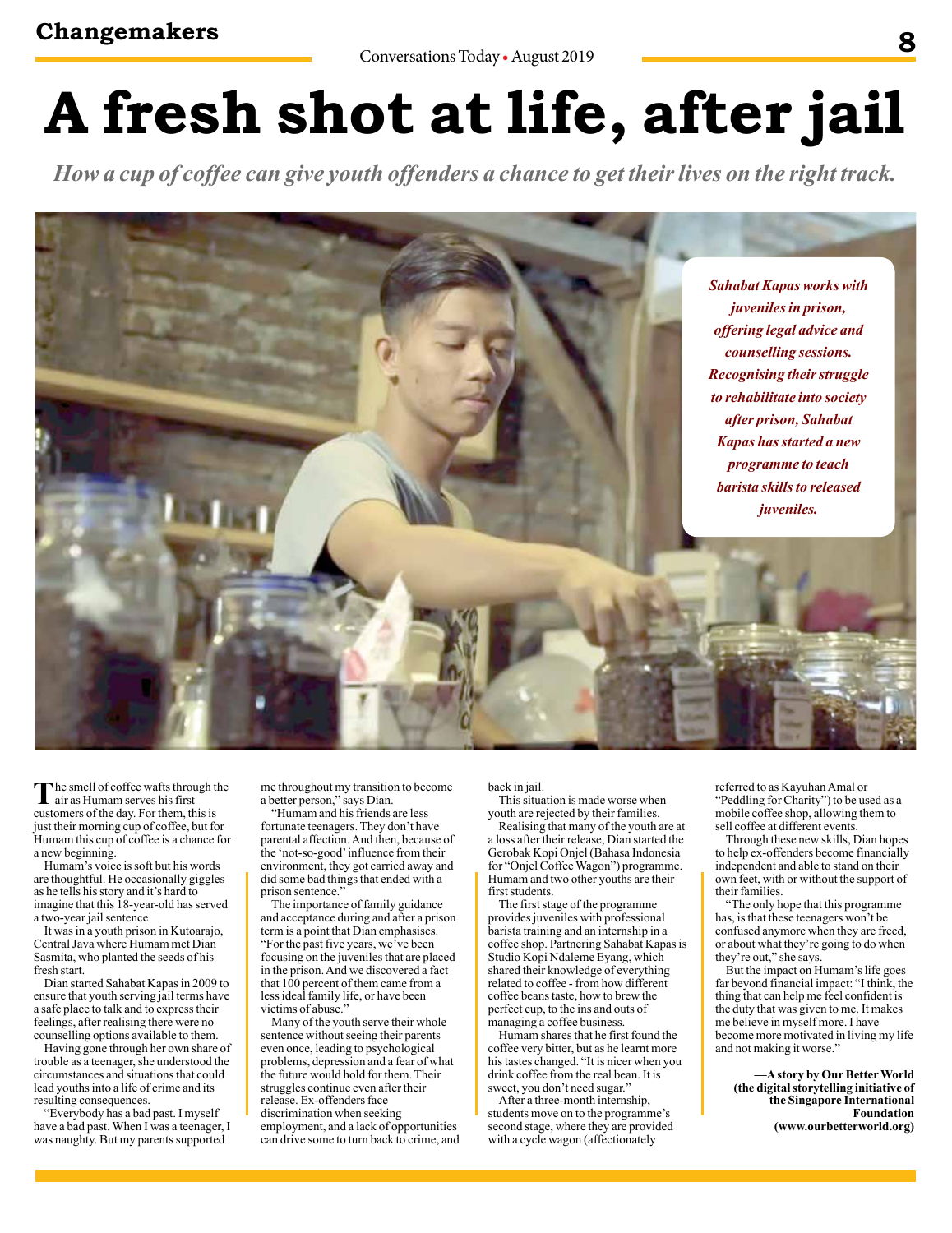# **Making Impossibe Possible**

*Diya Foundation was started in 1999 as a vocational training centre for adults with intellectual challenges from the heart of a passionate individual, Maria Santamaria lovingly called as Sarah.* 

Seeing is Believing. Holding on to that<br>
phrase I stepped into Diya in Kalyan Nagar at Bengaluru, my mind as a clean state. I was welcomed by Melanie, a young girl wearing a red sweater who was seated poised and composed. Diya gave a sense of belonging to anyone who entered the building. Everyone was busy as a bee engaged in genuineness and passion with the work they were assigned to. It was either paper bag making or candle making or chocolate making or jewellery making; I was directly led to a classroom of students who were eagerly waiting for their psychologist to start the session. I met shy smiles and eager eyes in that room, while the trainer took them through a lesson on emotions through role plays which helped them unveil their hidden feelings. Through some funny moments and innocent conversations, I made my way again to other spaces of Diya.

Diya Foundation was started in 1999 as a vocational training centre for adults with intellectual challenges from the heart of a passionate individual, Maria Santamaria lovingly called as Sarah. When she started Diya Foundation in the basement of a church with 3 adults with intellectual disabilities, she had no clue as to what would unfold in the future.

While most are unaware of the employment potential of intellectually challenged, Diya Foundation strives to enhance self-awareness, build selfesteem and independence of these individuals by helping them develop their potential to engage in productive work. By doing this, they enrich the quality of life and bring dignity to adults with intellectual challenges.

Sarah's commitment and determination took Diya Foundation and the team to a whole new level. The organisation now stands tall with 45 adults with intellectual disabilities, all of them confidently making an impact in this world that would have otherwise marked them unproductive.

In the year 2013, Diya Innovations came into existence. Their students are into making a variety of corporate and individual gifting options - chocolate, candles, a line of household linen, decorative lighting options, interesting crafts from recycled paper, bottles, etc. Apart from production and packaging, training is also provided in data entry, screen printing, housekeeping, hospitality, office assistant, and retail sales.

I was lucky to have met them all as they eagerly awaited their dance trainer to come and teach them some moves. They were enthusiastically learning dance to showcase for an upcoming event. Tony, one of the students showed me his expertise in Photoshop and their trainer Jerusha was kind enough to take me around and show different activities at Diya Foundation.



Sarah showed me how one of her student updates her about her culinary skills at home through WhatsApp. Sarah had many stories to tell about each one of her students and their remarkable transformations at Diya. She is exceptionally proud of her students and believes their dreams will come true. Mark, she says, takes time to comprehend verbal instructions well, but he is exceptionally good at tasks performing them with such precision and care, if you can show him how to do them.

I met volunteers who have been with Diya for more than a decade and selflessly teaching them stitching and other life skills. "These beautiful souls don't grumble about anything unlike us," says a volunteer adding that- "They love what they do and do it with all attention and commitment. That makes me want to train them.'

Suman John, Co-founder at Diya Innovations led me through the process of how each product is crafted beautifully at Diya Innovations and how important it is to stay unique with what they do. "It's beautiful to see the end products at Diya and how innovative they get every time. Catering to the requirements of corporates is challenging, but it only gets better every time with the deep dedication of these gifted individuals. Over 100+

*While most are unaware of the employment potential of intellectually challenged, Diya Foundation strives to enhance self-awareness, build self-esteem and independence of these individuals by helping them develop their potential to engage in productive work.*

companies (Cisco, Toyota, Myntra, MTR) have been supporting Diya in showcasing the work of the disabled through gifting Diya's products to their employees and clients," says Suman.

Students are also trained in gardening, cooking and other activities that will make them independent. Many of them are also offered job placement placed in companies. "There is a lot of stigma around how adults with intellectual challenges can attain nothing and will remain to be a burden to their caretakers. Diya Foundation is here to flip that stigma and tell the world that there is a

lot of things they can do. Acceptance and awareness come first," says Sarah.

While Sarah narrates each person's story to me, I can see the sparkle in her eyes. I can see the passion driving her to do more for them. I strolled through each door to see only laughter, fun, commitment, friendship and much more. Like Sarah said, there are little things that they cherish – a simple step, a mere activity, a simple pleasure of attaining a milestone. These little things are the bundle of joy they keep close to their hearts.

While I sat at Diya contemplating, Mohan, one of the students came to me smiling and asked me to come see how neatly he folds the paper for the gift bags and insisted that I take his picture while at work. Then he went to his other friend Harsha, who was too shy for the photo, but still came as his friend kept insisting. It was beautiful to see how friendships bonded them.

 During various activities these students undertook, may it be the dance, the paper bag making, the computer class, the role plays, there was immense peer support that kindled a sense of confidence in them making them want to achieve the unachievable. Heading back home, I thought- there are miracles and then there is Diya!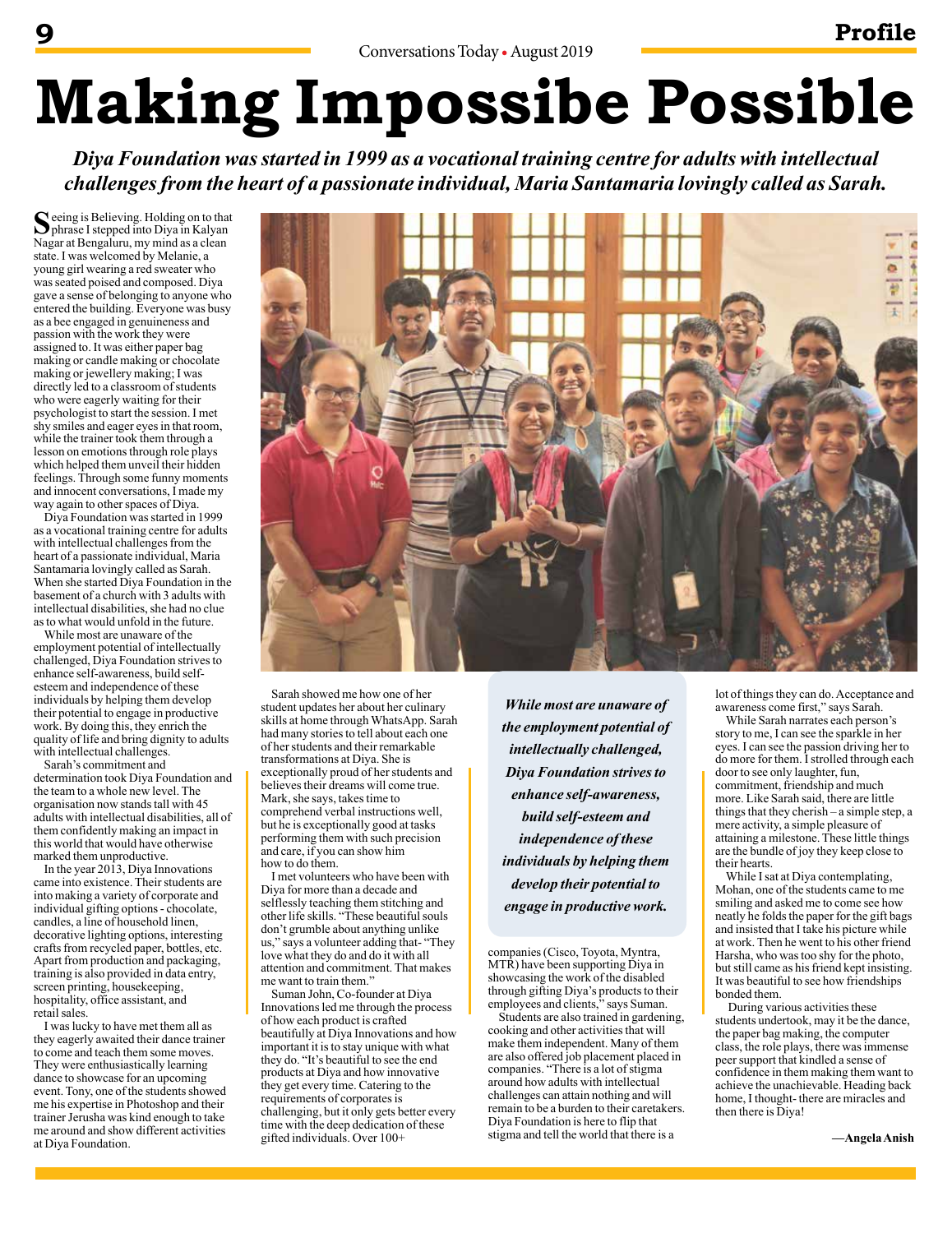### **Inspirations 10**

## **Conversations with Shri Ramana Maharishi**

**D**r. Pande of Indore is on a visit here. He asked<br>leave of Bhagavan to ask questions so that his doubts might be cleared. He wanted to be shown a practical way to realise the Self.

M.: A man was blindfolded and left in the woods. He then enquired of the way to Gandhara from each one he met on the way until he finally reached it. So also all the ways lead to Self-Realisation. They are aids to the common goal.

D.: Dhyana will be easy if there is a pratikam (symbol). But the enquiry into the Self does not show any pratikam.

M.: You admit the existence of the Self. Do you point to the pratikam (symbol) and say that it is the Self? Maybe you think the body is the

Self. But consider your deep sleep. You do exist then. What is the pratikam there? So the Self can be realised without pratikam.

D.: Quite true. I see the force of the words. But yet are not mantras, etc., helpful?

M.: They are helpful. What is mantra? You are thinking of the simple sounds of the mantra. Repetition of the same excludes all other thoughts. The single thought of the mantra japa remains. That too drops away giving place to the Infinite Self, which is the mantra itself.

Mantra, dhyana, bhakti, etc., are all aids and finally



lead to Swarupa, the Self, which is they themselves. After a few minutes Maharshi continued:

Everyone is the Self, indeed infinite. Yet each one mistakes the body for the Self. To know anything, illumination is necessary. Such illuminating agency can only be in the form of light which is however lighting the physical light and darkness. So then that other Light lies beyond the apparent light and darkness. It is itself neither light nor darkness but is said to be Light because It illumines both. It is also Infinite and remains as Consciousness. Consciousness

is the Self of which everyone is aware. No one is away from the Self. So each one is Self-realised. Yet what a mystery that no one knows this fundamental fact, and desires to realise the Self?

This ignorance is due to the mistaking of the body for the Self. Realisation now consists in getting rid of this false idea that one is not realised. Realisation is not anything newly got. It must be already there in order that it may be permanent. Otherwise Realisation is not worth attempting.

After the false notion 'I-am-the-body' or 'I have not realised' is removed, Supreme Consciousness or the Self alone is left over, which is however called Realisation in the present state of knowledge. However, the truth is that Realisation is eternal and already there, here and now.

Finally, Realisation amounts to elimination of ignorance and nothing more or less.

D.: My profession requires my stay in my place. I cannot remain in the vicinity of sadhus. Can I have realisation even in the absence of sat sanga as necessitated by my circumstances?

M.: Sat is aham pratyaya saram = the Self of selves. The sadhu is that Self of selves. He is immanent in all. Can anyone remain without the Self? No. So no one is away from sat sanga.

*—Source: Talks with Sri Ramana Maharshi*

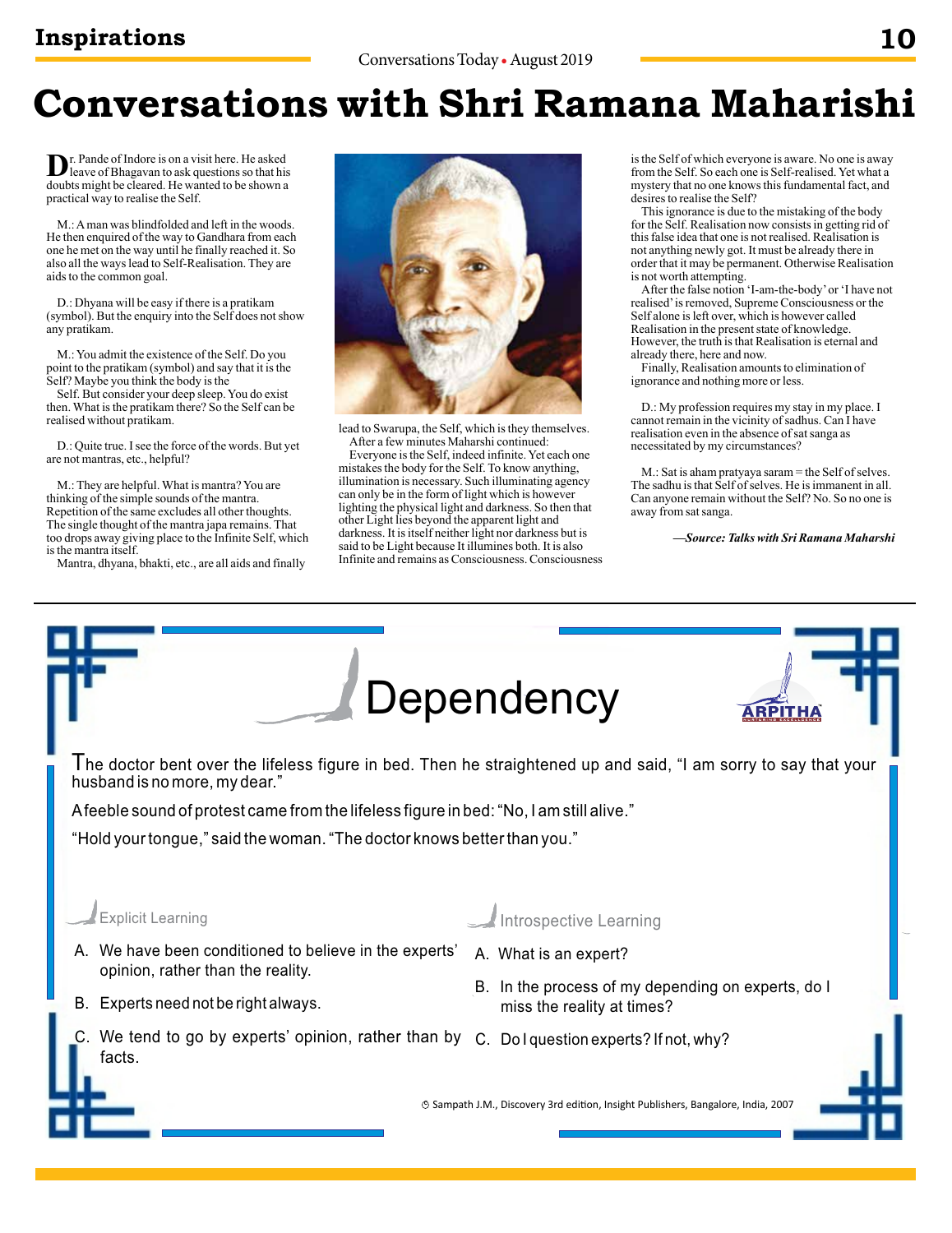# **GIVING SOCIAL VALUE A MANDATE TO FLOURISH**

Over the last couple of months, I have<br>had the pleasure of speaking at<br>example we take the speaking in the speaking of several events where 'social value' featured strongly on the agenda.

In Liverpool, the Social Audit Network Annual Conference examined how social accounting can support civil society organisations to tackle poverty….

In Edinburgh, at an event convened by Community Enterprise, social and community enterprise organisations debated the changing practice of social impact measurement….

In Manchester, the Greater Manchester Social Enterprise Network launched a strategic vision which will mean that these organisations will need to better understand and 'manage' their social value….

The following week, again in Manchester, the 2-day National Social Value Conference brought together policy-makers, civil society organisations, business sector and public sector in a 'social value fest' so intense that I was starting to feel overwhelmed with the possibilities which social value could bring in our uncertain world.

I had been asked to talk at the Manchester National Social Value Conference about my work in Salford over the last 8 years and draw some conclusions and top tips for those who are new to 'social value'. Looking back through the many documents and presentations that I have on this subject, there are some clear pointers towards success.

- Take control of social impact better understand the difference (or impact) that your whole organisation can make using 'social value' as an approach. Talk to staff, Board, service users, funders and the wider community and understand what is important to them (but don't just align the measurement around the funders, measure what matters to you and all your stakeholders).
- Believe in values having strong organisational values, such as equality of opportunity, honesty, accountability, fairness, etc, makes achieving social value so much easier because people care and want something positive to happen and they can see the benefit rather than being driven by a blind need to comply with procurement law.
- Be a leader there can be a feeling that 'leaders' are CEOs, politicians, campaigners… but to maximise social value, everyone can be a leader. From the smallest community group to the largest multi-national organisation, the social value movement needs leaders at all levels to make good things happen.
- I have recently been introduced





*While most are unaware of the employment potential of intellectually challenged, Diya Foundation strives to enhance self-awareness, build self-esteem and independence of these individuals by helping*

to colleagues from Park Run where volunteers lead increasingly popular events which are both breathing life back into our public parks and having a huge population health benefit.]

- Work with others to create partnerships and alliances – this is where Salford has had such a success. Social value is not seen as just a feature of public sector procurement, but an intrinsic element of what they do, and this has been embraced by all sectors. The 10% Better Campaign identified 11 target outcome measures for social value in Salford, with the public, business and VCSE sectors all working together to create a greater collective impact. Having many organisations involved increases momentum and confidence – Salford really believes in social value!
- Give social value the space and mandate to flourish – above all, social value is something which shouldn't need express permission… and this became a key milestone for Salford when the City Mayor embraced social value, asking about it in largescale procurement, in planning and development, and from the Council itself. Once the Chief Financial Officers of the Council

and the Clinical Commissioning Group had embedded social value in their medium-term financial planning, it gained significant credibility. Now social value is an essential part of grant-giving, commissioning, local strategy and the way a huge number of key organisations do business in Salford.

As a footnote, returning to social accounting and audit, it is an undeniable fact that funders and financial people need accountability from their 'investees. For all that Salford is doing to create a 'social movement' around social value, focussing on the issues, not the measurement, and being able to understand, monitor and report on the difference that social value can make will be critical to its success in the longer term.

The Social Audit Network will continue to campaign for better accountability from social economy organisations and Salford City Council has shown the way by publishing the first local authority Social Impact Report which has taken social accounting theory to report on supply chain impact and its contribution towards the 10% Better **Campaign** 

In Salford, we have the mandate, and we are indeed flourishing!

#### **—Anne Lythgoe** Social Audit Network www.socialauditnetwork.org.uk